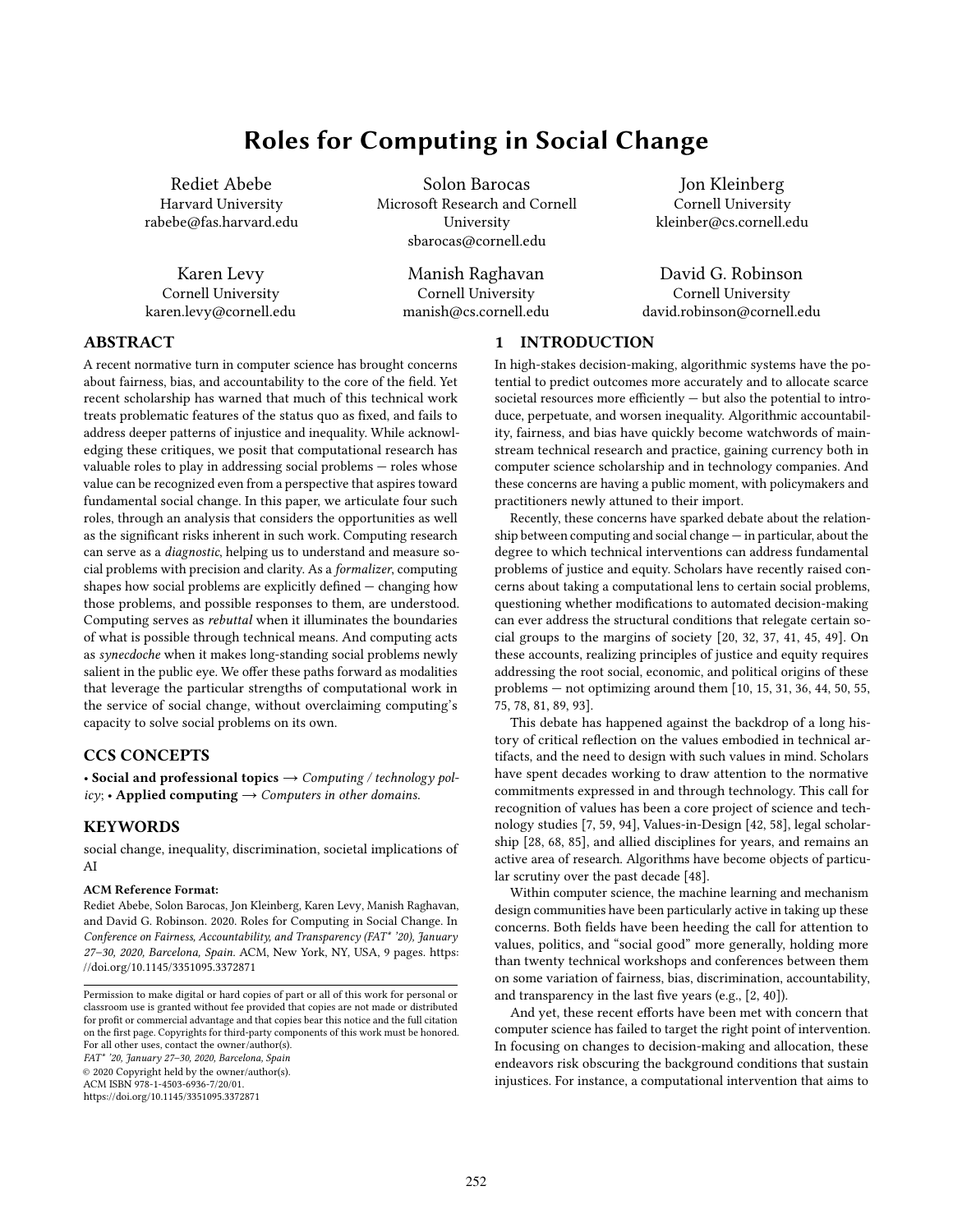equalize offers of college admission across demographic groups might function as a less ambitious substitute for the deeper and more challenging work of improving high school instruction in lowincome neighborhoods. Similarly, an intervention at the selection phase in an employment context might mask the impact of a hostile workplace culture or other barriers to long-term employee success — problems for which other (and perhaps non-technological) responses might be indicated [\[11\]](#page-7-9).

There is a long-standing tension between strategies that seek to intervene incrementally within the contours of an existing social and political system and those that seek more wholesale social and political reform. Existing work has made clear how computational approaches may contribute to the former style of intervention. Here, we ask whether, and to what extent, computing can contribute to the latter style as well. We pose this question while recognizing the critical scholarship we have described above, and we emphatically reject the idea that technological interventions can unilaterally "solve" injustice in society  $-$  an approach some critics condemn as "solutionism" [\[73\]](#page-8-21). Our goal is to cut a path between solutionist and critical perspectives by describing potential roles through which computing work can support, rather than supplant, other ways of understanding and addressing social problems.

Meaningful advancement toward social change is always the work of many hands. We explore where and how technical approaches might be part of the solution, and how we might exploit their unique properties as a route to broader reforms. In this way, we seek to address two distinct audiences: this paper is a call to our colleagues in computer science to reflect on how we go about our work in this area, as well as a response to our fellow critical scholars who question computing's value in addressing social problems. In what follows, we propose a series of four potential roles for computing research that may be well-aligned with efforts for broader social change.<sup>[1](#page-1-0)</sup>

The roles we offer here are intentionally modest: they are ways to leverage the particular attributes of computational work without overclaiming its capacity. We argue that these are worthy and plausible aspirations for our nascent field. Our list is illustrative, not exhaustive, and our categories are not mutually exclusive. And like any attempt to effectuate change, the approaches we outline carry hazards of their own, which we also explore below.[2](#page-1-1)

## 2 COMPUTING AS DIAGNOSTIC

Computing can help us measure social problems and diagnose how they manifest in technical systems.

While computing cannot solve social problems on its own, its methods can be used to diagnose and precisely characterize those problems. Computational approaches, used in tandem with other empirical methods, can provide crucial evidentiary support for work that attends to values in technology — even if computing itself is an insufficient remedy. In this sense, there is a role for computer science and its methods to play in critically interrogating computing itself.

Many now-classic studies in the field take this approach, giving us a new sense of the shape and depth of a long-standing problem by applying a computational lens. Latanya Sweeney's analysis of an ad delivery platform demonstrated, among other things, that arrest-related ads were more likely to appear in response to searches for first names commonly associated with African-Americans [\[91\]](#page-8-22), likely reflecting Internet users' disproportionate propensity to click on ads suggesting that African-Americans, rather than people of other races, have criminal records. Teams of computer science researchers have demonstrated the gender biases inherent in word embeddings and the difficulties they create for machine translation and other language tasks [\[18,](#page-7-11) [22\]](#page-7-12). More recently, Joy Buolamwini and Timnit Gebru demonstrated that several commercially available facial analysis systems perform significantly worse on women and individuals with darker skin tones [\[21\]](#page-7-13). These analyses have enhanced our ability to document discriminatory patterns in particular sociotechnical systems, showing the depth, scope, and pervasiveness of such problems and illuminating the mechanisms through which they occur.

And yet, while these studies sometimes point toward improvements that could be made (e.g., to ensure that ads appear at comparable rates across groups, to use caution with language models trained on text corpora with ingrained human biases, or to train facial analysis systems on a more diverse dataset), they do not purport to offer computational solutions to the problems they illustrate. From this perspective, recent attempts to develop formal definitions of fairness, while often presented as a solution to bias, can be understood as diagnostics first and foremost — as new methods and metrics for evaluating normatively relevant properties of computational systems [\[12,](#page-7-14) Chapter 2].

Diagnostic work of this sort can be particularly valuable when confronting systems that are "black-boxed": when the criteria of decision-making (and the values that inhere therein) are obscured by complexity, trade secret, or lack of transparency, diagnostic studies can provide an important means of auditing technical processes [\[88\]](#page-8-23). And such an approach can help to highlight technological dimensions of a social problem in a way that would be difficult to interrogate otherwise. For example, Abebe et al. leverage search data to surface unmet health information needs across the African continent — demonstrating when and how search engines display low-quality health information to users. A lack of high-authority websites relevant to users' search queries might mean that results highlight natural cures for HIV, rather than scientifically sound medical advice [\[3\]](#page-7-15).

Other recent work has sought to advance the diagnostic role that computing can play by providing a principled approach to interrogating the machine learning pipeline [\[46,](#page-8-24) [72\]](#page-8-25). These diagnostic efforts do not present themselves as solutions, but rather as tools to rigorously document practices. Thus, when compared with other computing interventions that aim directly at incremental improvements, they are less vulnerable to becoming a substitute for broader change. These efforts are not intended to absolve practitioners of the responsibility to critically examine the system in question, but instead to aid in that investigation.

<span id="page-1-0"></span> $1$ <sup>1</sup>These proposals are in the spirit of other scholars' recent calls to recognize the political nature of computational work and articulate new modes of engagement for computing (e.g., [\[49\]](#page-8-4)).

<span id="page-1-1"></span> $2$ While we include some examples from low- and middle-income nations, many of the examples and hence discussions are focused around the United States and other developed nations. There is an emerging set of discussions around risks and challenges in using machine learning specifically in the context of developing nations, including the annual Machine Learning for Development Workshop Series [\[1\]](#page-7-10), which also faces many of the structural challenges we engage here.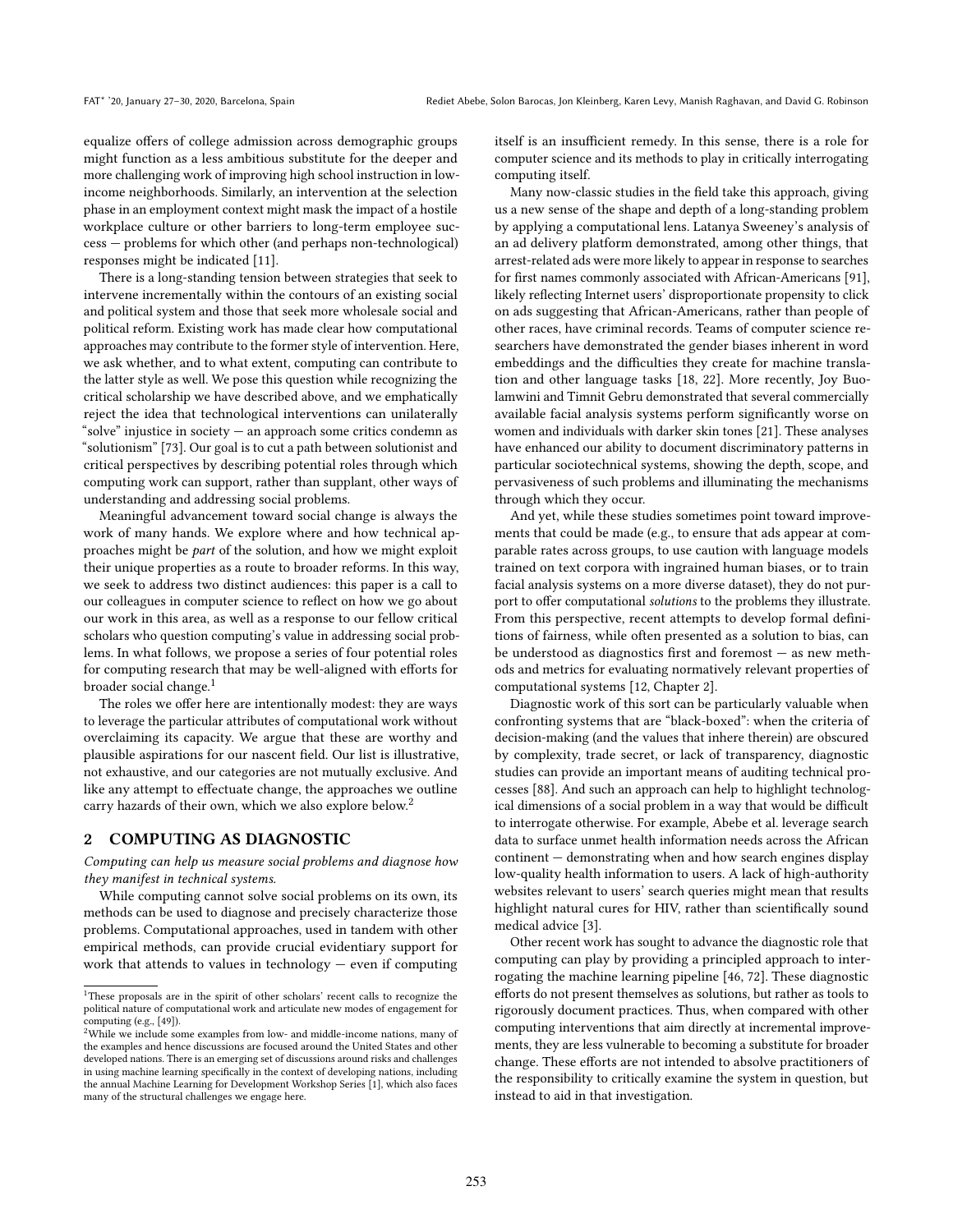Without purporting to resolve underlying social problems, diagnostic studies that use computational techniques can nevertheless drive real-world impacts on the systems they investigate. For example, in response to Buolamwini and Gebru's findings [\[21\]](#page-7-13), Microsoft and IBM reported that they had improved the accuracy of their facial analysis technologies along gender and racial lines [\[82,](#page-8-26) [86\]](#page-8-27). Continued research (e.g., [\[84\]](#page-8-28)) and advocacy following this work has led to policy-making and government action that questions, limits, or prohibits the use of facial recognition in a number of contexts.

Some important caveats are warranted. First, computing is not unique in its capacity to help us diagnose social problems, even those manifest in technical systems. Disciplines like science and technology studies (STS), sociology, and economics provide their own sets of tools to interrogate sociotechnical phenomena — including tools that capture important dimensions poorly addressed by computational approaches. For example, descriptive ethnographic research is essential for understanding how social and organizational practices intersect with technical systems to produce certain outcomes (e.g., [\[19,](#page-7-16) [27\]](#page-7-17). Computing is only one of multiple approaches that should be brought to bear on the analysis — even when it may appear that the system in question (e.g., facial recognition technology) is primarily technical. A holistic analysis of a sociotechnical system must draw from a wide range of disciplines in order to comprehensively identify the issues at stake [\[33,](#page-7-18) [89\]](#page-8-11).

Second, our optimism as to the potential benefits of computing as diagnostic must be tempered by a healthy degree of skepticism. Once metrics and formulae are used to characterize the performance of a system, individuals and organizations often have incentives to optimize towards those metrics in ways that distort their behavior, and corrupt the meaning of the metric. This process puts any targeted metric at risk of becoming a less useful measure over time — a phenomenon known as Goodhart's Law [\[57\]](#page-8-29) or Campbell's Law [\[23\]](#page-7-19). We can see this worry instantiated, for example, in the Equal Employment Opportunity Commission's 4/5ths rule. The rule applies to employee selection procedures, and holds that when the selection rate for one protected group is less than 80% of that of another group, such a gap is strong evidence of proscribed disparate impact. Initially intended as a guideline to aid in diagnosis of potentially discriminatory practices, it has become a target in itself for practitioners who strictly enforce the 4/5ths rule while sometimes failing to consider other aspects of discrimination and bias [\[83\]](#page-8-30). Thus, when using computational techniques as diagnostic tools, care must be taken to prevent diagnostics from implicitly becoming targets.

Diagnostic approaches may be stymied when technical systems have been insulated from outside scrutiny [\[77\]](#page-8-31). For example, while a number of studies have used computational methods to characterize proprietary algorithms used in news curation [\[69\]](#page-8-32), resume search [\[25\]](#page-7-20), and ad delivery [\[8,](#page-7-21) [34\]](#page-7-22), their methodologies must work around the constraints imposed by the institutions that operate these systems. Moreover, some testing methods can be further impeded by legal restrictions on researchers' activities (e.g., the disputed use of the Computer Fraud and Abuse Act to attach criminal penalties to audit methods that involve violating a website's terms of service [\[80\]](#page-8-33)). In such cases, it can be infeasible to provide a fully comprehensive or conclusive diagnosis.

Finally, it can be tempting to view diagnosis itself as a goal: precisely stating the problem, we might hope, will naturally lead to a solution. Indeed, a good diagnosis can motivate the relevant parties to work towards remedying the concerns it surfaces. The above examples, and others that follow in subsequent sections, demonstrate that illuminating a problem through technical examination can lead to positive change. However, it is important not to confuse diagnosis with treatment: there are a number of domains in which we are well aware of the extent of the problem (e.g., mass incarceration or homelessness), yet do not have sufficient will or consensus to adequately address it. As Ruha Benjamin notes, the production of audit data about a social problem must be accompanied by narrative tools that help to drive change: "[d]ata, in short, do not speak for themselves and don't always change hearts and minds or policy" [\[14\]](#page-7-23).

## 3 COMPUTING AS FORMALIZER

Computing requires explicit specification of inputs and goals, and can shape how social problems are understood.

People and institutions charged with making important decisions often speak in general terms about what they are doing. A standard that says that social workers must act in the "best interests of the child," for instance, or an employer's stated intent to hire the "most qualified applicant," leave wide latitude for interpretation. This vagueness is a double-edged sword. At its best, such broad flexibility lets decision-makers consider factors that are specific to a particular case or situation, and that could not be stated in a rigid rule. Vagueness is also an important political tool: laws are often worded broadly because no majority of legislators could agree on a more specific plan. Yet an underspecified standard may effectively delegate important choices to people and situations that are less open to scrutiny and supervision, and where individual bias may play a larger role. The relative merits of holistic and flexible "standards" versus more rigid and consistent "rules" are a prominent topic of debate among legal scholars [\[62\]](#page-8-34).

Increasing the role of computing within high-stakes decisions often moves decision-making away from generalized standards and toward more explicitly specified, rule-based models [\[28\]](#page-7-7). A computational model of a problem is a statement about how that problem should be understood. To build and use a model is to make, and to promote as useful, a particular lens for understanding what the problem is. The nature of computing is such that it requires explicit choices about inputs, objectives, constraints, and assumptions in a system. The job applicant who is ranked first by a statistical model or other algorithm will not simply be the one holistically deemed most qualified; she will be the one ranked first on the basis of discrete numbers and specific rules. Those rules will reflect a range of concrete judgments about how job performance should be defined, measured, and forecasted.

This quality of computing is often bemoaned: Algorithms are cold calculators that collapse nuance and execute their tasks in ignorance of the histories and contexts that precede and surround them [\[41,](#page-8-2) [74,](#page-8-35) [89\]](#page-8-11). But this same quality may also be a source of political potential. Because they must be explicitly specified and precisely formalized, algorithms may help to lay bare the stakes of decision-making and may give people an opportunity to directly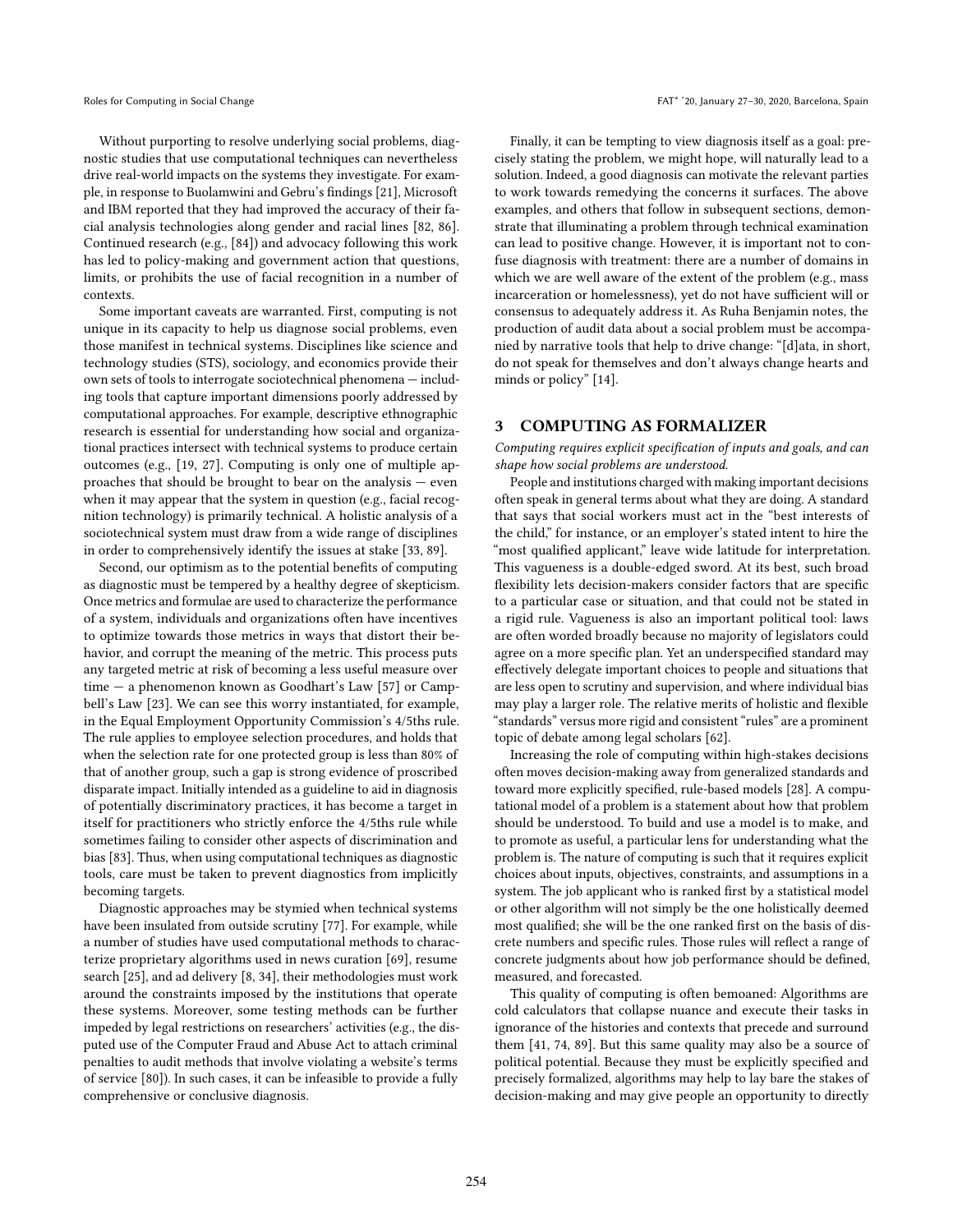confront and contest the values these systems encode [\[63\]](#page-8-36). In the best case, the need to disambiguate general policy aims may provide a community with important touchpoints for democratic deliberation within policy processes.

A model may be rigid in the way that it formalizes the structure of a problem, but the act of formalization is, paradoxically, a creative one, and increasingly important to social and political outcomes. In many settings where automated decision-making tools are used, this creative process of designing a system is a potential opportunity for non-technical stakeholders, including responsible officials and members of the public, to hash out different ways in which a problem might be understood. Questions in this vein include: what is the specific predicted outcome that serves as the basis for decision-making, and why was it chosen over competing alternatives [\[79\]](#page-8-37)? Which outcomes should be treated as indicia of "good" job performance [\[13\]](#page-7-24)? How much risk should be considered "high" risk, meriting special treatment or attention from a court or a social services agency [\[65\]](#page-8-38)? The process of formalization requires that someone make these decisions — and gives us the opportunity to explicitly consider how we would like them to be made.

The formalism required to construct a mathematical model can serve as an opportune site of contestation, a natural intermediate target for advocacy. Transparency and accountability, moreover, are themselves intermediate virtues: Advocates will most often pursue these ends not out of an abstract interest in procedural questions, but rather as a way to influence the substance of decisions that the eventual algorithm will reach. Calls for transparency, accountability, and stakeholder participation — while crucial in their own right — ultimately do not resolve matters of substantive policy debate. These procedural values concern how rules are made, but leave unaddressed what those rules should actually be. The process of formalization can bring analytic clarity to policy debates by forcing stakeholders to be more precise about their goals and objectives.

This observation may seem out of step with the widely recognized risk that machine learned models may be so complex as to defy understanding. It may be difficult to succinctly describe how a model weighs different features or to provide a meaningful explanation for such a weighing. But all models are surrounded by technical and policy choices that are amenable to broad understanding and debate. The choice of objective function, for instance, and debates over which features to use as candidates for inclusion in the eventual model, are frequently delicate and politically important questions.

For example, using statistical models to assess people who have been accused of crimes is a controversial and widespread practice. These tools are described as "risk assessment" tools, but the probabilities that they actually forecast — such as the chance that the accused person will miss a future appointment related to the case — do not directly correspond to the narrow sense of "risk" that is legally salient at a bail hearing, namely the risk that the defendant will abscond from the jurisdiction or will violently harm another person before a trial can be held [\[65\]](#page-8-38). In situations like this, where the relevant risk is substantially narrower and more serious than the risks actually being measured and predicted by an algorithm, the algorithm effectively paints with too broad a brush, stigmatizing the accused by implicitly exaggerating the hazard that they pose [\[65\]](#page-8-38). Many failures to appear at a courtroom hearing

are traceable to anodyne causes like a lack of transportation, or confusion about the time and place of the appointment. Formalizing the problem in a way that conflates these risks — as some pretrial instruments  $do - is a$  substantive and consequential decision, one that here operates to the detriment of the accused. For this among many other reasons, a broad coalition of more than a hundred civil rights organizations, as well as a substantial and growing number of technical experts on algorithms and criminal law, either oppose the use of these instruments in the forms they currently take or else have raised serious concerns about their use [\[67\]](#page-8-39).

The debate over how to formalize pretrial risk  $-$  and over how and indeed whether to use these instruments — is highly active at the time of this writing. Some advocates and scholars have argued that any feasible formalization of the problem, given the available data, will have drawbacks so serious as to draw into question the use of actuarial methods at all [\[39,](#page-8-40) [65,](#page-8-38) [67,](#page-8-39) [71\]](#page-8-41). For instance, differing base rates of arrest across racial groups may mean that any feasible predictive system will amplify longstanding disparities by over-predicting arrests among stigmatized minority groups. Other activists, even while objecting to data-driven methods for these and other reasons, are also seeking to generate new kinds of data for the pretrial system to use, such as formalized and measurable evidence of the community support available to an accused person [\[60\]](#page-8-42). The inherent challenges of formally modelling this problem are driving both changes to the models being used, and a reconsideration of whether risk assessment should be used at all.

In another context, Abebe et al.'s work [\[4\]](#page-7-25) on income shocks demonstrates that alternative objective functions can result in very different allocations, even when the broad policy goal is the same. When allocating subsidies to households to prevent them from experiencing adverse financial outcomes due to income shocks, we might reasonably want to minimize the expected number of people that will experience a certain negative financial state (a minsum objective function). Alternatively, we might instead reasonably determine that we want to minimize the likelihood that the worstoff family experiences this financial state (a min-max objective function). Abebe et al. show that these alternative policy goals both wholly plausible and defensible — can result in some instances in the exact reverse ordering of which households to prioritize for subsidies. Formalization, then, requires us to think precisely about what we really want when we say we want to accomplish some goal.

Of course, just because decisions must be made about how to formalize a problem does not mean those decisions will necessarily be made in a transparent, accountable, or inclusive way. There are many reasons why they may not be.

Some values may be harder to incorporate into formal models than others, perhaps because they are difficult to quantify [\[43\]](#page-8-43). What we choose to incorporate into models is largely driven by available data, and this constraint may press both scholars and practitioners to rely on measures that elide or distort important aspects of a situation, or that are not conducive to advocating for broader change. Although moral considerations are often important in determining system design, practical factors — such as the cost savings involved in using readily-available data, rather than gathering or generating different evidence — often play a vital role as well [\[28,](#page-7-7) [29,](#page-7-26) [79\]](#page-8-37).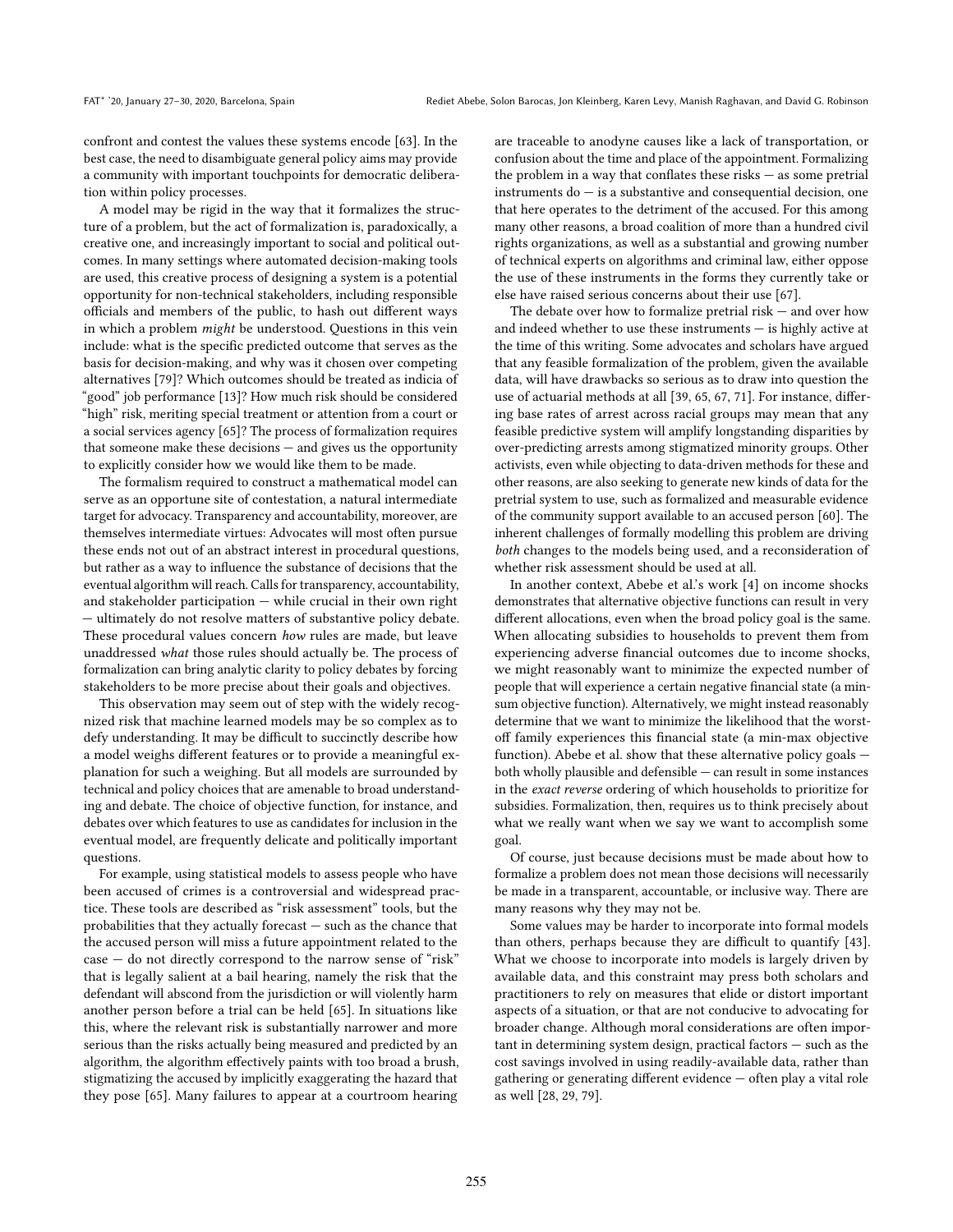As a result, for stakeholders primarily committed to values that may be ill-served by the process of formalization, the decision to involve computing in a decision process may itself be a morally controversial one. The opportunity that formalization poses for constructive intervention has a negative corollary — that pragmatic technical concerns can draw attention away from the underlying policy goal that a model is supposed to serve. At the same time, researchers may be able to help illuminate the constraints and biases in existing sources of data — such as child welfare "substantiation" outcomes, official findings of disability, or police arrest patterns and to underline both the importance and the expense of generating alternative data that may be a necessary precondition for socially responsible forecasting (e.g., [\[92\]](#page-8-44)).

If we fail to pay attention to the question of whether our formulation carefully reflects the true goals of the domain, models can easily fall prey to inaccurate assumptions or failures of imagination. In particular, the formalisms that a powerful institution adopts to judge individual people risk focusing moral evaluation and attention on individuals rather than on systems, a trend that some experts have long recognized as invidious. As far back as 1979, Donald Campbell argued that those who study public programs "should refuse to use our skills in ad hominem research . . .We should be evaluating not students or welfare recipients but alternative policies for dealing with their problems" [\[23\]](#page-7-19). More recent work has echoed this call for an evaluative focus on systemic "interventions over [individual] predictions" [\[10\]](#page-7-2).

For instance, a discussion about the quality of employees in an organization might implicitly assume that the relevant metrics for each employee could be computed as a function of their attributes in isolation. This approach, however, would be unable to assess the quality of the team of employees that results, or the differing ways in which alternative candidates might alter the team's performance, since a focus on individual attributes would fail to model anything about interactions or complementarities among multiple employees [\[76\]](#page-8-45).

#### 4 COMPUTING AS REBUTTAL

Computing can clarify the limits of technical interventions, and of policies premised on them.

In a world where practitioners are tempted to pursue computational interventions, technical experts have a unique contribution to make in illustrating the inherent limits of those approaches. Critical reflections on the limits of computing may drive some stakeholders — and at times, the political process as a whole — to reject computational approaches in favor of broader change. Technical experts can be particularly well positioned to recognize and declare these limits.

The belief that the design and deployment of computational tools is a neutral process — and one that can be assumed to be beneficial may be long debunked in academic circles, but it remains a powerful force among policymakers and the general public. When scholars of computing recognize and acknowledge the political valence of their technical work, they can make it more difficult for others to leverage computing — both practically and rhetorically — for political ends. Technical experts can be particularly effective in contesting claims about technologies' capabilities and neutrality. This opportunity is

the converse of the risk that the technical research community may "fail to recognize that the best solution to a problem may not involve technology" [\[89\]](#page-8-11), and that exploration of technological approaches may distract from broader aims.

For example: a group of computing scholars recently called on Immigration and Customs Enforcement (ICE) to reconsider its plans to use an algorithm to assess whether a visa applicant would become a "positively contributing member of society" as part of its "Extreme Vetting" program. The experts explained that "no computational methods can provide reliable or objective assessments of the traits that ICE seeks to measure" [\[6\]](#page-7-27), and the program was later abandoned [\[52\]](#page-8-46). Other advocates — drawing on computer science research — have warned of the limits of natural language processing tools for analyzing social media posts for purposes of "solving" the problems of identifying fake news, removing extremist content, or predicting propensity for radicalization. The advocates noted that such tools are "technically infeasible" for such purposes and advised that "policymakers must understand these limitations before endorsing or adopting automated content analysis tools" [\[38\]](#page-8-47). Computing scholars and practitioners can play a critical role in advocating against inappropriate use of computational tools or misunderstandings of what they can accomplish.

Another mode of computing as rebuttal is work that uses a formalization of the underlying computational problem to establish mathematically rigorous limits on the power of algorithms to provide certain guarantees. One recent example comes from the study of prediction algorithms for risk assessment: formal analysis has shown that when two groups differ in their base rates for some behavior of interest, any well-calibrated algorithm assigning probabilities of this behavior to individuals must necessarily produce differences between groups in the rate at which people are inaccurately labeled "high-risk" or "low-risk" [\[26,](#page-7-28) [64\]](#page-8-48). This result thus establishes that no matter what algorithm is employed, any way of assigning risk estimates to two groups of differing base rates will necessarily produce some kind of disparity in outcomes between the groups; we cannot eliminate the problem through a better choice of algorithm — or better process for making predictions, even those involving human judgment. Formal results of this type can expose the limitations of an entire category of approaches — in this case, the assignment of risk scores to individuals — in a way that the deficiencies of any one specific algorithm cannot.

Critiques of computing research can also illustrate the limitations of existing policy frameworks. Much computational research on fairness is built on frameworks borrowed from discrimination law — for instance, the definition of protected categories, the 4/5ths rule as a metric for assessing disparate impact, and, perhaps most crucially, the belief that fairness can be achieved by simply altering how we assess people at discrete moments of decision-making (e.g., hiring, lending, etc.) [\[12\]](#page-7-14). At best, discrimination law is an incomplete mechanism to remedy historic injustices and deeply entrenched structures of oppression. Work on computational fairness inherits these limitations [\[56\]](#page-8-49). Yet, exposing the limits of algorithmic notions of fairness has exposed the limits of the underlying legal and philosophical notions of discrimination on which this work has built. In this regard, computer science has not simply taken normative concerns on board; it has helped to clarify and deepen our understanding of the values at stake [\[54,](#page-8-50) [71,](#page-8-41) [95\]](#page-8-51).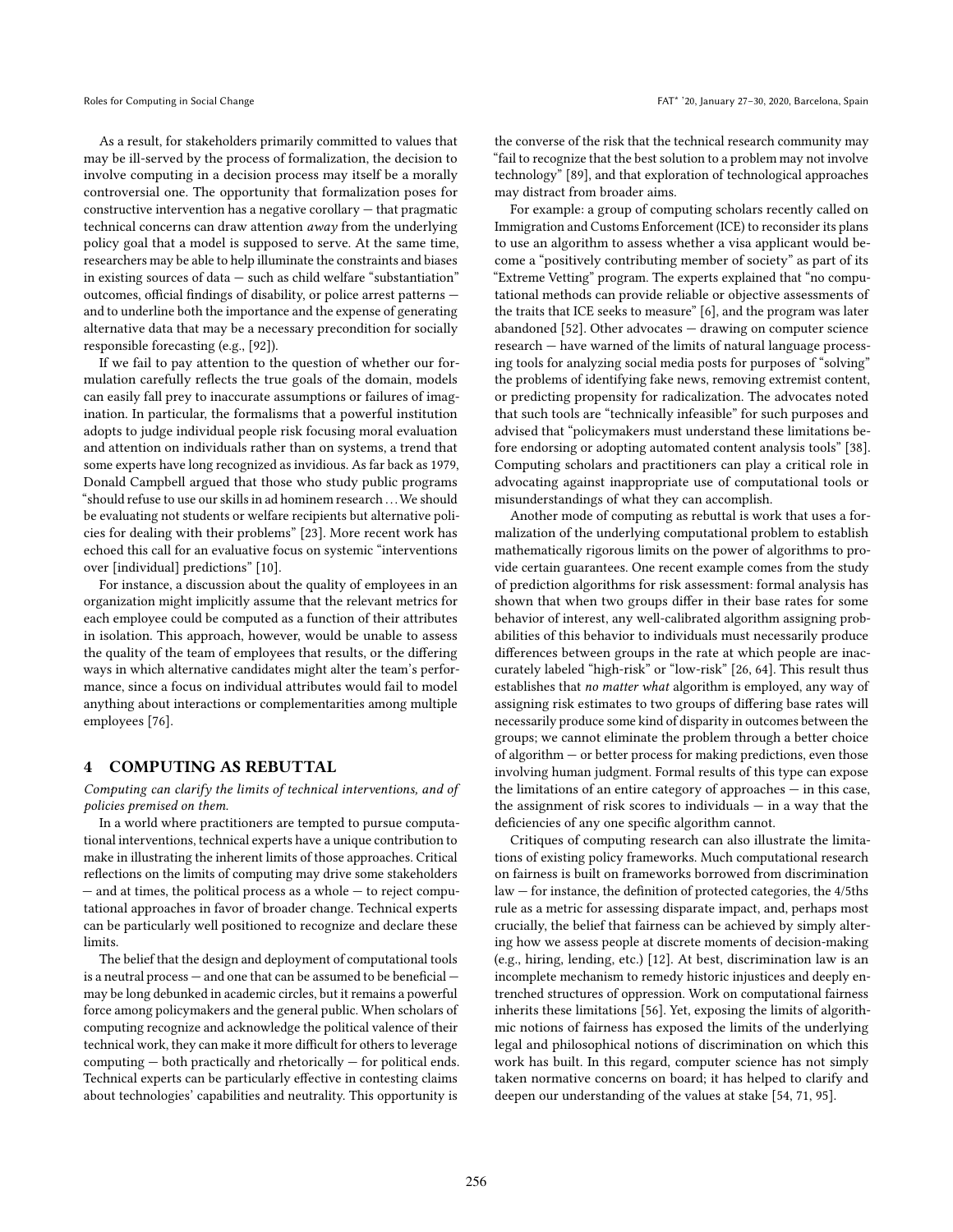Methods from computer science can also change how stakeholders perceive a problem domain, effectively serving as a rebuttal to entrenched policy thinking. For example, researchers who work on matching mechanisms for refugee resettlement have argued that by using more information about local communities  $-$  for instance, matching refugees to places that already have a successful cluster of earlier immigrants speaking the same language — they can improve resettlement outcomes and in turn increase the number of refugees that communities are willing to accept [\[35,](#page-7-29) [61,](#page-8-52) [66\]](#page-8-53). Such steps are important because, as Robert Manduca has argued, "many of our pressing social problems cannot be solved by better allocating our existing sets of outcomes" [\[70\]](#page-8-54). In some cases, computing can upend long-standing beliefs about the constraints under which policymakers are expected to allocate a scarce resource or opportunity. It can rebut needlessly narrow conceptualizations of a problem, expanding the set of outcomes considered achievable and the scope of the political debate. Conversely, by exposing the limits of what a more optimal allocation can accomplish on its own, computing can also help justify the non-computational changes that are necessary for effective reform. A system for allocating scarce housing beds may make better use of a limited stock [\[41\]](#page-8-2), and yet may ultimately highlight the need for more beds.<sup>[3](#page-5-0)</sup>

Computing research has demonstrated the impossibility, infeasibility, or undesirability of proposed policies in other contexts as well. In the area of electronic voting, more than a decade of research and effort has demonstrated that secure, anonymous, and fully electronic voting systems are infeasible with present and reasonably foreseeable computer science methods. This view is now widely understood by policymakers, and has led large numbers of policymakers away from initial misplaced enthusiasm for paperless high-tech voting equipment. Similarly, an authoritative consensus among computing researchers about the infeasibility of secure "backdoors" in encryption technology has played a major role in dampening policymaker enthusiasm for broad surveillance mandates [\[5\]](#page-7-30).

Using computing as a tool for rebuttal carries risks. Perhaps the most significant is that proclamations about what a computational tool is incapable of may focus attention on improving said tool which may or may not be the desired policy outcome. This risk often accompanies critiques about inaccuracy and bias in predictive systems: if these critiques are perceived as the system not being (yet) "good enough" to accomplish designated policy aims well, technical improvements to the tool may be perceived as sufficient to address these problems. The danger, then, is that rebuttals run the risk of transforming a policy discussion into one about what is technically possible, rather than what social aims are ultimately desirable.

A decade ago, Kevin Haggerty observed this exact dynamic in debates about CCTV surveillance. The campaign against it had tried to push back against its adoption by pointing out its lack of efficacy. Haggerty noted that these debates were "insidious precisely because they fixate exclusively on a standard of 'functioning.' Such

a narrow frame ignores the prospect that the true nightmare scenario might be that all of these technologies might actually work; that they might function perfectly, with full enrollment, complete transparency, seamless integration and exacting discriminatory power. Indeed, when critics point out that a surveillance technology does not work, one wonders if they would be thrilled if it did. Rather than confronting the dystopian potentials inherent in the maximum surveillance scenario, the political/methodological knife fight seems to unwittingly help drive systems towards developing ever-greater capacities" [\[51\]](#page-8-55).

Researchers focused on the risks of facial recognition seem to have avoided the same trap this round, raising alarm about both its likely failures and threatening successes. Nabil Hassein was (to our knowledge) the first to publicly observe that working to equalize the accuracy of facial recognition across racial groups is an entirely different undertaking than seeking to restrict the use of surveillance based on facial recognition by law enforcement altogether [\[53\]](#page-8-56). The former approach addresses specific deficiencies in algorithms used by government actors and others, while the latter argues that the use of even a perfectly accurate facial recognition algorithm by police would be an amplifier for oppression and injustice. On this account, the best alternative to a bad algorithm might not be a better algorithm — it might be no algorithm at all. Channeling these concerns, a number of scholars published an open letter calling on Amazon to stop selling its facial recognition technology to law enforcement altogether [\[30\]](#page-7-31). Several cities in the United States have issued bans against police use of facial recognition, with further bans under consideration across various states, at the federal level, and outside the United States.<sup>[4](#page-5-1)</sup>

A second risk of the rebuttal approach is that focusing on what is not possible may encourage policymakers to throw up their hands at a problem and unduly write off computational approaches altogether, when they may still have a positive role to play. Analysis of social media posts for hate speech, for example, is impossible to execute with complete fidelity; but it does not necessarily follow that platforms have no responsibility to try to filter such content. Rather, the incapabilities and imperfections of computational tools must be objectively and pragmatically considered when evaluating potential solutions. Scholars and practitioners engaging in computing as rebuttal must be cautious against overclaiming for this reason.

## 5 COMPUTING AS SYNECDOCHE

Computing can foreground long-standing social problems in a new way.

Virginia Eubanks's acclaimed ethnography Automating Inequality tells the stories of three automated systems used to administer public services in different parts of the country [\[41\]](#page-8-2). We learn about an attempt to automate welfare eligibility determinations in Indiana which wreaks havoc on the lives of the state's most vulnerable. In Los Angeles, the county's "coordinated entry" system ranks homeless individuals in order to apportion the city's limited housing supply — treating basic human needs as resources to be strategically allocated, not rights to be ensured. And in Allegheny County,

<span id="page-5-0"></span> $^3\rm Eubanks$  [\[41\]](#page-8-2) discusses the January 2016 LA homelessness strategy report by Mayor Eric Garcetti which benefited from a previously-implemented coordinated entry system for allocating homelessness services in the city. This report was followed by policy changes that increased funding for low-income housing and homelessness services.

<span id="page-5-1"></span><sup>&</sup>lt;sup>4</sup>For an updated list of jurisdictions that have already adopted or are considering regulations, see:<https://www.policingproject.org/face-rec-all-legislation>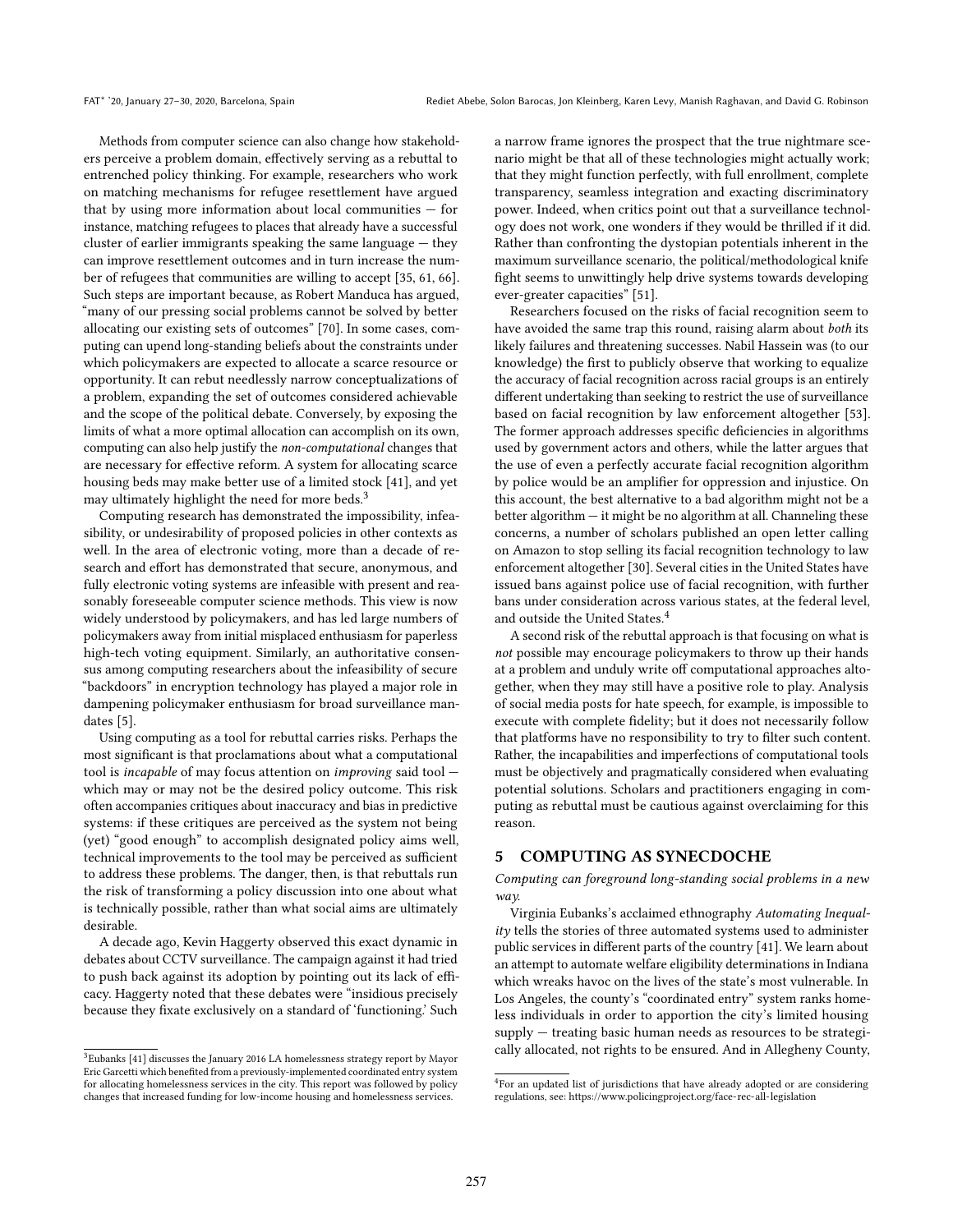Pennsylvania, Eubanks tells the story of a risk model used to predict child abuse and neglect that targets poor families for far greater scrutiny.

Eubanks's book draws much-needed attention to these systems. But in discussing the book, and in the text itself, Eubanks is explicit that her core concern is poverty, not technology. For Eubanks, computing is just one mechanism through which long-standing poverty policy is manifested. As she terms it, data analytics are "more evolution than revolution": they're a new instance of the tools we've used for generations, built on the same notions of desert and blame that have long characterized poverty discourse. Automated systems sit alongside broader social policies and cultural attitudes that divert poor people from the resources they need. Yet a technological lens does important work for Eubanks: by framing her book through algorithmic instantiations of poverty policy, she brings renewed attention to the plight of the poor writ large. It's safe to say that Eubanks's work has garnered more attention (and attention from different spheres of influence) as a book about inequality through technology than it might have if it were a book about inequality in general.

In this way, computing acts as a synecdoche  $-$  a part that stands in for the larger whole in discourse and critique. Computing can offer us a tractable focus through which to notice anew, and bring renewed attention to, old problems. This approach is not uncommon in political discourse. Social problems are by nature complex and multivalent; we rarely obtain purchase on a problem by focusing on its entirety. In policymaking, we often chip away at big social issues by concentrating on their components — and for both better and worse, technology critique often captures public attention. Even when we are ultimately concerned about a broader problem and see computing as but one (and perhaps not even the most important) facet of that problem, framing it as a technology problem may be quite pragmatic. Such a focus can leverage resources and attention that might not accrue otherwise. Put most bluntly, many people would not pick up a book about poverty policy in general — but are game to read a critique of the algorithms used to administer it.<sup>[5](#page-6-0)</sup>

Jack Balkin describes this as a salience function of new technologies. He proposes that, rather than focusing entirely on technological novelty, researchers should ask: "What elements of the social world does a new technology make particularly salient that went relatively unnoticed before? What features of human activity or of the human condition does a technological change foreground, emphasize, or problematize?" [\[9\]](#page-7-32). In his own analysis of the Internet and free speech, Balkin emphasizes that digital technologies "place[] freedom of speech in a new light" and "bring[] features of the system of free expression to the forefront of our concern, reminding us of things about freedom of expression that were always the case" [\[9\]](#page-7-32). In writing about Internet speech, Balkin tells us something about characteristics of speech more generally.

The significant risk, of course, is that a focus on the technological aspects of a problem can restrict our attention to merely those aspects. A computing lens can have the effect of masking and pulling political capital away from other and more insidious facets of a problem, as well as other (non-technical) means of addressing

it.<sup>[6](#page-6-1)</sup> It can also make computing something of a scapegoat; to reprehend computing for broad social wrongs may give us a convenient target for outrage at systemic injustice, but in a way that does not build momentum toward change. Further, using computing as a synecdoche strategically exploits computing's hegemony, but does not, at root, challenge it  $-$  and may in fact reinforce tendencies to center the computational dimensions of problems while dismissing their other aspects.

Some of these tensions have recently emerged in critiques of the labor practices that underpin the operation of algorithmic systems. In Finland, prison laborers train a classifier on Finnish-language business articles; the startup running the project paid the prison the equivalent of what it would have paid Mechanical Turk workers for the same tasks. (It is not clear what proportion of the payment went to prisoners themselves.) Though the story was reported predominantly within tech media verticals, and the prison's practices decried by notable critics of technology, others noted that there was "nothing special about AI" [\[24\]](#page-7-33) in the story: its technological framing was merely a new illustration of long-standing practices. As Lilly Irani noted, "[t]he hook is that we have this kind of hype circulating around AI" as a gloss on "really old forms of labor exploitation" [\[24\]](#page-7-33). Similar critiques focus on the working conditions of human content moderators who review violent, traumatic imagery for very low wages, and without proper support for the toll such work takes on their mental and physical health [\[47,](#page-8-57) [87\]](#page-8-58). Low-wage and exploitative work existed long before computing; computing snaps them into focus and exacerbates them, but these are not merely computing problems, and we should not treat them as though they were.<sup>[7](#page-6-2)</sup>

Sebastian Benthall makes a pointed critique on this theme. Channeling comments by Luke Stark, Benthall explains that, while debates about technology may at root be debates about capitalism, "it's impolite to say this because it cuts down on the urgency that might drive political action. ... The buzz of novelty is what gets people's attention" [\[17\]](#page-7-34). Rather than viewing a technology lens as a pragmatic route into a broader social or economic problem, Benthall contends that the AI ethics research community's focus on engineers and tech companies ultimately "serves as a moral smokescreen" that impedes effective critique of root problems. Benthall notes, for example, that the emphasis on AI ethics in the critical community is "an awkward synecdoche for the rise of major corporations like Google, Apple, Amazon, Facebook, and Netflix" [\[16\]](#page-7-35) — and that the focus on technology rather than institutionalism or

<span id="page-6-0"></span><sup>5</sup>As Eubanks writes, the United States stands in "cultural denial" of poverty, "a social process organized and supported by schooling, government, religion, media, and other institutions" on both the left and the right [\[41\]](#page-8-2).

<span id="page-6-1"></span> $^6$ Eubanks laments this narrowed horizon in the context of poverty policy: "When the  $\,$ digital poorhouse was born, the nation was asking difficult questions: What is our obligation to each other in conditions of inequality? How do we reward caregiving? How do we face economic changes wrought by automation and computerization? The digital poorhouse reframed these big political dilemmas as mundane issues of efficiency and systems engineering: How do we best match need to resource? How do we eliminate fraud and divert the ineligible? How do we do the most with the least money?" [\[41\]](#page-8-2).

<span id="page-6-2"></span><sup>&</sup>lt;sup>7</sup>In another labor context, concerns about automation in the workplace (of the "robots will take all the jobs" ilk) may also represent a technological scapegoat for deeper and more pernicious concerns about work precarity, capital accumulation, and the demise of affordable education and the social safety net. The latest waves of workplace automation may be exciting so much concern not because the technology is fundamentally different from prior advances, but because "the programs that helped Americans deal with how technology is always upending the job market were dismantled" [\[90\]](#page-8-59) (emphasis added). An overemphasis on robots obscures these broader problems and runs the risk of diverting further political capital from them.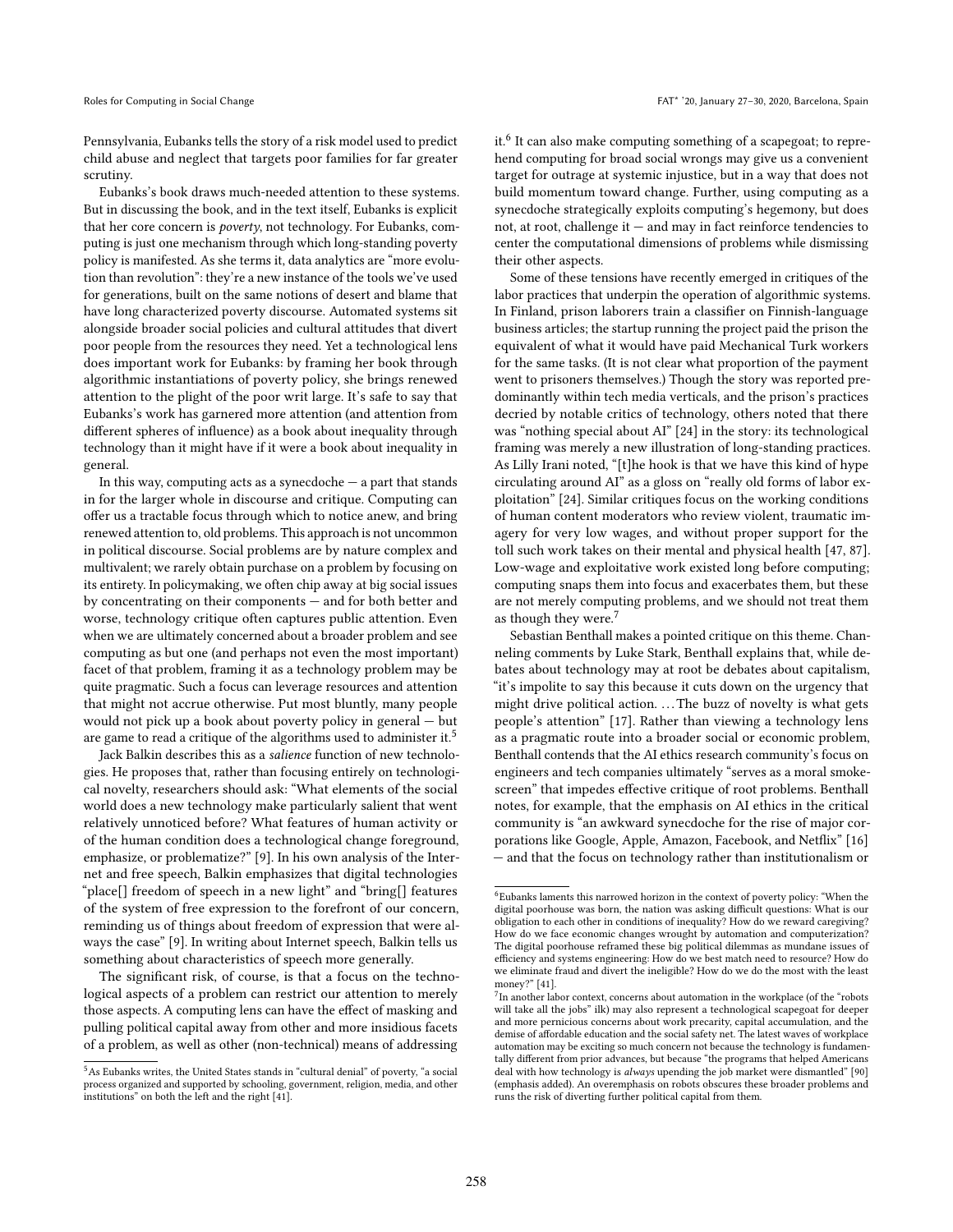political economy necessarily circumscribes the issues that can be brought to the table.

To recognize that technology is only one component of a broader sociopolitical system is not to give technology a free pass. The existence of a technology may help to create the conditions to support and intensify a particular arrangement of power. Langdon Winner described this quality as technology's inherent compatibility with particular sociopolitical systems (noting, for instance, that nuclear power is inherently compatible with centralized and hierarchical decision-making as the social "operating environment" which allows the technology to function practically, whereas solar energy may be more compatible with distributed egalitarian systems of decision-making) [\[94\]](#page-8-14). Content moderation systems seem naturally to invite exploitative labor practices based on the scale and speed they require and the nature of the content to be moderated; the technology does not just happen to be paired with these practices, but is a close fit for it. A synecdochal focus on computing must walk a pragmatic — and tenuous — line between overemphasis on technical aspects, on one hand, and due recognition of the work computing does to reinforce social systems, on the other.

#### 6 CONCLUSION

Technical work on prediction and optimization in policy domains can sometimes seem to favor slow and incremental approaches to social change — taking a side, without necessarily intending to, against broader and more sweeping redesigns of existing institutional arrangements. But as we have sought to show, technical work can also operate as a constructive ally for broad social change. In this paper, we have described four ways computing research can support and reinforce more fundamental changes in society and politics. Such research can help to diagnose problems, shape through formalization the ways people understand social problems and possibilities, illuminate the boundaries of what can and cannot be achieved by technical means, and make long-standing problems newly salient. And it can do so in ways that are compatible with taking less, rather than more, of today's social landscape for granted.

#### **REFERENCES**

- <span id="page-7-10"></span>[1] 2019. ML for the Developing World.
- <span id="page-7-8"></span>[2] Rediet Abebe and Kira Goldner. 2018. Mechanism design for social good. AI Matters 4, 3 (2018), 27–34.
- <span id="page-7-15"></span>[3] Rediet Abebe, Shawndra Hill, Jennifer Wortman Vaughan, Peter M Small, and H Andrew Schwartz. 2019. Using search queries to understand health information needs in Africa. In Proceedings of the International AAAI Conference on Web and Social Media, Vol. 13. 3–14.
- <span id="page-7-25"></span>[4] Rediet Abebe, Jon Kleinberg, and S. Matthew Weinberg. 2020. Subsidy Allocations in the Presence of Income Shocks. In 34th AAAI Conference on Artificial Intelligence.
- <span id="page-7-30"></span>[5] Harold Abelson, Ross Anderson, Steven M Bellovin, Josh Benaloh, Matt Blaze, Whitfield Diffie, John Gilmore, Matthew Green, Susan Landau, Peter G Neumann, et al. 2015. Keys under doormats: mandating insecurity by requiring government access to all data and communications. Journal of Cybersecurity 1, 1 (2015), 69-79.
- <span id="page-7-27"></span>[6] Hal Abelson and et. al. 2016. Letter to the Honorable Elaine C. Duke. [https:](https://www.brennancenter.org/sites/default/files/Technology%20Experts%20Letter%20to%20DHS%20Opposing%20the%20Extreme%20Vetting%20Initiative%20-%2011.15.17.pdf) [//www.brennancenter.org/sites/default/files/Technology%20Experts%20Letter%](https://www.brennancenter.org/sites/default/files/Technology%20Experts%20Letter%20to%20DHS%20Opposing%20the%20Extreme%20Vetting%20Initiative%20-%2011.15.17.pdf) [20to%20DHS%20Opposing%20the%20Extreme%20Vetting%20Initiative%20-](https://www.brennancenter.org/sites/default/files/Technology%20Experts%20Letter%20to%20DHS%20Opposing%20the%20Extreme%20Vetting%20Initiative%20-%2011.15.17.pdf) [%2011.15.17.pdf](https://www.brennancenter.org/sites/default/files/Technology%20Experts%20Letter%20to%20DHS%20Opposing%20the%20Extreme%20Vetting%20Initiative%20-%2011.15.17.pdf)
- <span id="page-7-6"></span>[7] Philip E Agre. 1997. Lessons Learned in Trying to Reform AI. Social science, technical systems, and cooperative work: Beyond the Great Divide (1997), 131.
- <span id="page-7-21"></span>[8] Muhammad Ali, Piotr Sapiezynski, Miranda Bogen, Aleksandra Korolova, Alan Mislove, and Aaron Rieke. 2019. Discrimination through Optimization: How Facebook's Ad Delivery Can Lead to Biased Outcomes. Proceedings of the ACM on Human-Computer Interaction 3, CSCW (2019), 199.
- <span id="page-7-32"></span>[9] Jack M Balkin. 2004. Digital speech and democratic culture: A theory of freedom of expression for the information society. NYU Law Review 79 (2004), 1.
- <span id="page-7-2"></span>[10] Chelsea Barabas, Karthik Dinakar, Joichi Ito, Madars Virza, and Jonathan Zittrain. 2018. Interventions over Predictions: Reframing the Ethical Debate for Actuarial Risk Assessment. In Proceedings of the 1st Conference on Fairness, Accountability and Transparency, Vol. 81. 62–76.
- <span id="page-7-9"></span>[11] Solon Barocas. 2014. Putting Data to Work. In Data and Discrimination: Collected Essays, Seeta Peña Gangadharan, Virginia Eubanks, and Solon Barocas (Eds.). Open Technology Institute.
- <span id="page-7-14"></span>[12] Solon Barocas, Moritz Hardt, and Arvind Narayanan. 2019. Fairness and Machine Learning. fairmlbook.org. [http://www.fairmlbook.org.](http://www.fairmlbook.org)
- <span id="page-7-24"></span>[13] Solon Barocas and Andrew D Selbst. 2016. Big data's disparate impact. Calif. L. Rev. 104 (2016), 671.
- <span id="page-7-23"></span>[14] Ruha Benjamin. 2019. Race after technology: Abolitionist tools for the new jim code. John Wiley & Sons.
- <span id="page-7-3"></span>[15] Cynthia L Bennett and Os Keyes. 2019. What is the Point of Fairness? Disability, AI and The Complexity of Justice. In ASSETS 2019 Workshop — AI Fairness for People with Disabilities.
- <span id="page-7-35"></span>[16] Sebastian Benthall. 2018. Computational institutions. [https://digifesto.com/](https://digifesto.com/2018/12/22/computational-institutions/) [2018/12/22/computational-institutions/](https://digifesto.com/2018/12/22/computational-institutions/)
- <span id="page-7-34"></span>[17] Sebastian Benthall. 2018. The politics of AI ethics is a seductive diversion from fixing our broken capitalist system. [https://digifesto.com/2018/12/18/the-politics](https://digifesto.com/2018/12/18/the-politics-of-ai-ethics-is-a-seductive-diversion-from-fixing-our-broken-capitalist-system/)[of-ai-ethics-is-a-seductive-diversion-from-fixing-our-broken-capitalist](https://digifesto.com/2018/12/18/the-politics-of-ai-ethics-is-a-seductive-diversion-from-fixing-our-broken-capitalist-system/)[system/](https://digifesto.com/2018/12/18/the-politics-of-ai-ethics-is-a-seductive-diversion-from-fixing-our-broken-capitalist-system/)
- <span id="page-7-11"></span>[18] Tolga Bolukbasi, Kai-Wei Chang, James Y Zou, Venkatesh Saligrama, and Adam T Kalai. 2016. Man is to computer programmer as woman is to homemaker? Debiasing word embeddings. In Advances in neural information processing systems. 4349–4357.
- <span id="page-7-16"></span>[19] Sarah Brayne. 2017. Big data surveillance: The case of policing. American Sociological Review 82, 5 (2017), 977–1008.
- <span id="page-7-0"></span>[20] Meredith Broussard, Nicholas Diakopoulos, Andrea L. Guzman, Rediet Abebe, Michel Dupagne, and Ching-Hua Chuan. 2019.<br>telligence and Journalism. Journalism & Mass Comm Journalism & Mass Communication Quarterly 96, 3 (2019), 673–695.<https://doi.org/10.1177/1077699019859901> arXiv[:https://doi.org/10.1177/1077699019859901](http://arxiv.org/abs/https://doi.org/10.1177/1077699019859901)
- <span id="page-7-13"></span>[21] Joy Buolamwini and Timnit Gebru. 2018. Gender shades: Intersectional accuracy disparities in commercial gender classification. In Conference on Fairness, Accountability and Transparency. 77–91.
- <span id="page-7-12"></span>[22] Aylin Caliskan, Joanna J Bryson, and Arvind Narayanan. 2017. Semantics derived automatically from language corpora contain human-like biases. Science 356, 6334 (2017), 183–186.
- <span id="page-7-19"></span>[23] Donald T. Campbell. 1979. Assessing the impact of planned social change. Evaluation and Program Planning 2 (1979), 67–90. Issue 1.
- <span id="page-7-33"></span>[24] Angela Chen. 2019. Inmates in Finland are training AI as part of prison labor. The Verge (2019). [https://www.theverge.com/2019/3/28/18285572/prison-labor](https://www.theverge.com/2019/3/28/18285572/prison-labor-finland-artificial-intelligence-data-tagging-vainu)[finland-artificial-intelligence-data-tagging-vainu](https://www.theverge.com/2019/3/28/18285572/prison-labor-finland-artificial-intelligence-data-tagging-vainu)
- <span id="page-7-20"></span>[25] Le Chen, Ruijun Ma, Anikó Hannák, and Christo Wilson. 2018. Investigating the impact of gender on rank in resume search engines. In Proceedings of the 2018 CHI Conference on Human Factors in Computing Systems. ACM, 651.
- <span id="page-7-28"></span>[26] Alexandra Chouldechova. 2017. Fair prediction with disparate impact: A study of bias in recidivism prediction instruments. Big data 5, 2 (2017), 153–163.
- <span id="page-7-17"></span>[27] Angèle Christin. 2018. Counting clicks: Quantification and variation in web journalism in the United States and France. Amer. J. Sociology 123, 5 (2018), 1382–1415.
- <span id="page-7-7"></span>[28] Danielle Keats Citron. 2018. Technological Due Process. Washington University Law Review (2018).
- <span id="page-7-26"></span>[29] David A Clarke. 1988. Digital data processing arbitration system. US Patent 4,789,926.<br>[30] Concerned Researchers. 2019.
- <span id="page-7-31"></span>On Recent Research Auditing Com-<br>gy. Medium.com (2019). https: mercial Facial Analysis Technology. Medium.com (2019). [https:](https://medium.com/@bu64dcjrytwitb8/on-recent-research-auditing-commercial-facial-analysis-technology-19148bda1832) [//medium.com/@bu64dcjrytwitb8/on-recent-research-auditing-commercial](https://medium.com/@bu64dcjrytwitb8/on-recent-research-auditing-commercial-facial-analysis-technology-19148bda1832)[facial-analysis-technology-19148bda1832](https://medium.com/@bu64dcjrytwitb8/on-recent-research-auditing-commercial-facial-analysis-technology-19148bda1832)
- <span id="page-7-4"></span>[31] Sasha Costanza-Chock. 2018. Design justice, AI, and escape from the matrix of domination. Journal of Design and Science (2018).
- <span id="page-7-1"></span>[32] Kate Crawford. [n. d.]. You and AI – the politics of AI. [https://www.youtube.](https://www.youtube.com/watch?v=HPopJb5aDyA) [com/watch?v=HPopJb5aDyA.](https://www.youtube.com/watch?v=HPopJb5aDyA) Accessed: 2019-08-01.
- <span id="page-7-18"></span>[33] Kate Crawford and Ryan Calo. 2016. There is a blind spot in AI research. Nature News 538, 7625 (2016), 311.
- <span id="page-7-22"></span>[34] Amit Datta, Michael Carl Tschantz, and Anupam Datta. 2015. Automated experiments on ad privacy settings. Proceedings on privacy enhancing technologies 2015, 1 (2015), 92–112.
- <span id="page-7-29"></span>[35] David Delacrétaz, Scott Duke Kominers, and Alexander Teytelboym. 2016. Refugee resettlement. University of Oxford Department of Economics Working Paper (2016).
- <span id="page-7-5"></span>[36] Lina Dencik, Fieke Jansen, and Philippa Metcalfe. 2018. A conceptual framework for approaching social justice in an age of datafication. DATAJUSTICE project 30 (2018).